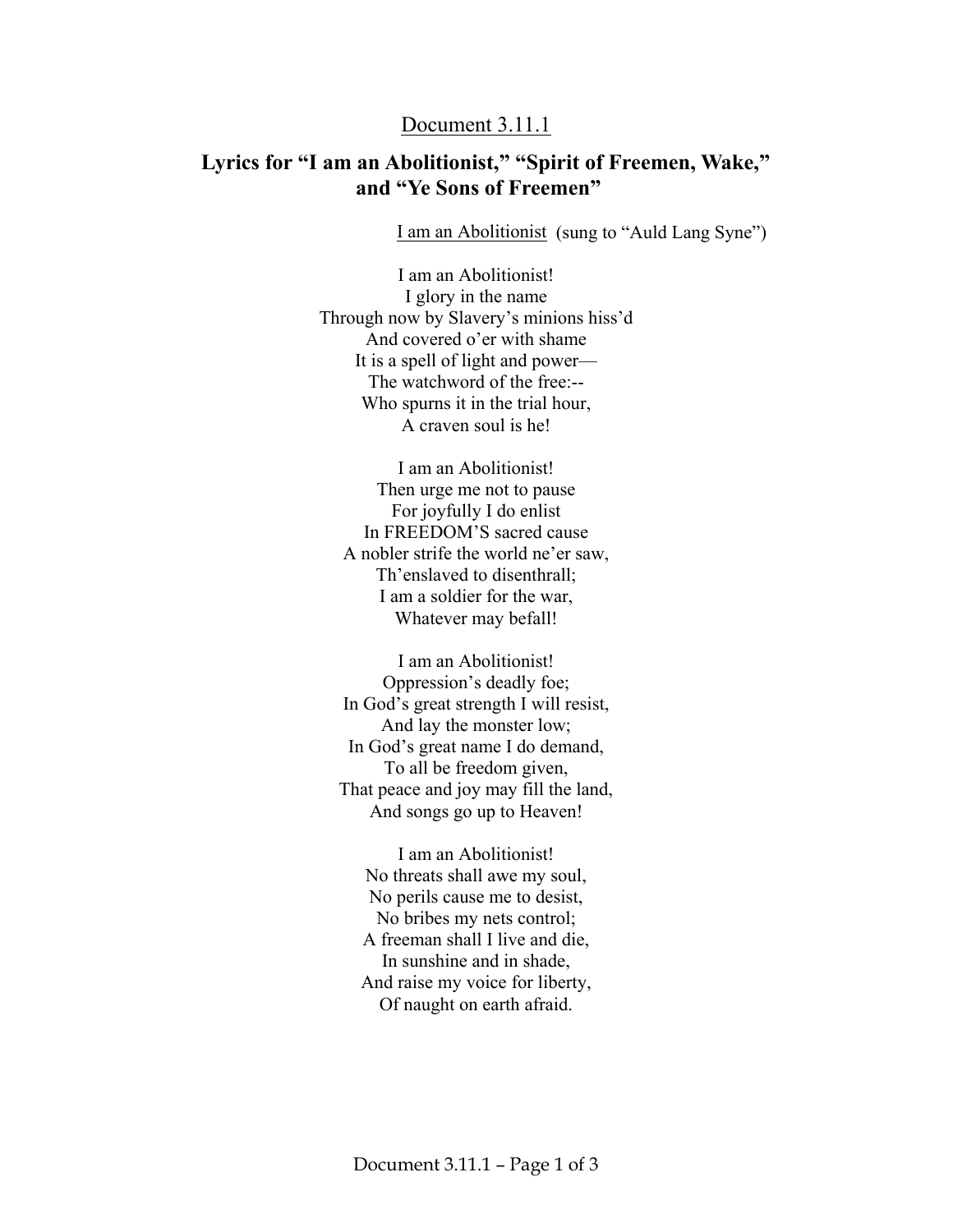## Spirit of Freemen Wake (sung to "America")

Spirit of Freemen, wake; No truce with Slavery make, Thy deadly foe; In fair disguises dressed, Too long hast thou caress'd The serpent in thy breast, Now lay him low.

Must e'en the press be dumb? Must truth itself succumb? And thoughts be mute? Shall law be set aside, The right of prayer denied, Nature and God decried, And man called brute?

What lover of her fame Feels not this country's shame, In this dark hour? Where are the patriots now, Of honest heart and brow, Who scorn the neck to bow, To Slavery's power?

Sons of the Free! We call On you, in field and hall, To rise as one; Your heaven-born rights maintain, Nor let oppression's chain On human limbs remain;-- Speak! And tis done.

## Ye Sons of Freemen (sung to "Marseilles Hymn")

Ye sons of freeman wake to sadness Hark! Hark, what myriads bid you rise; Three millions of our race in madness Break out in wails, in bitter cries Break out in wails, in bitter cries, Must men whose hearts now bleed with anguish, Yes, trembling slaves in freedom's land, Endure the lash, nor raise a hand? Must nature 'neath the whip-cord languish?